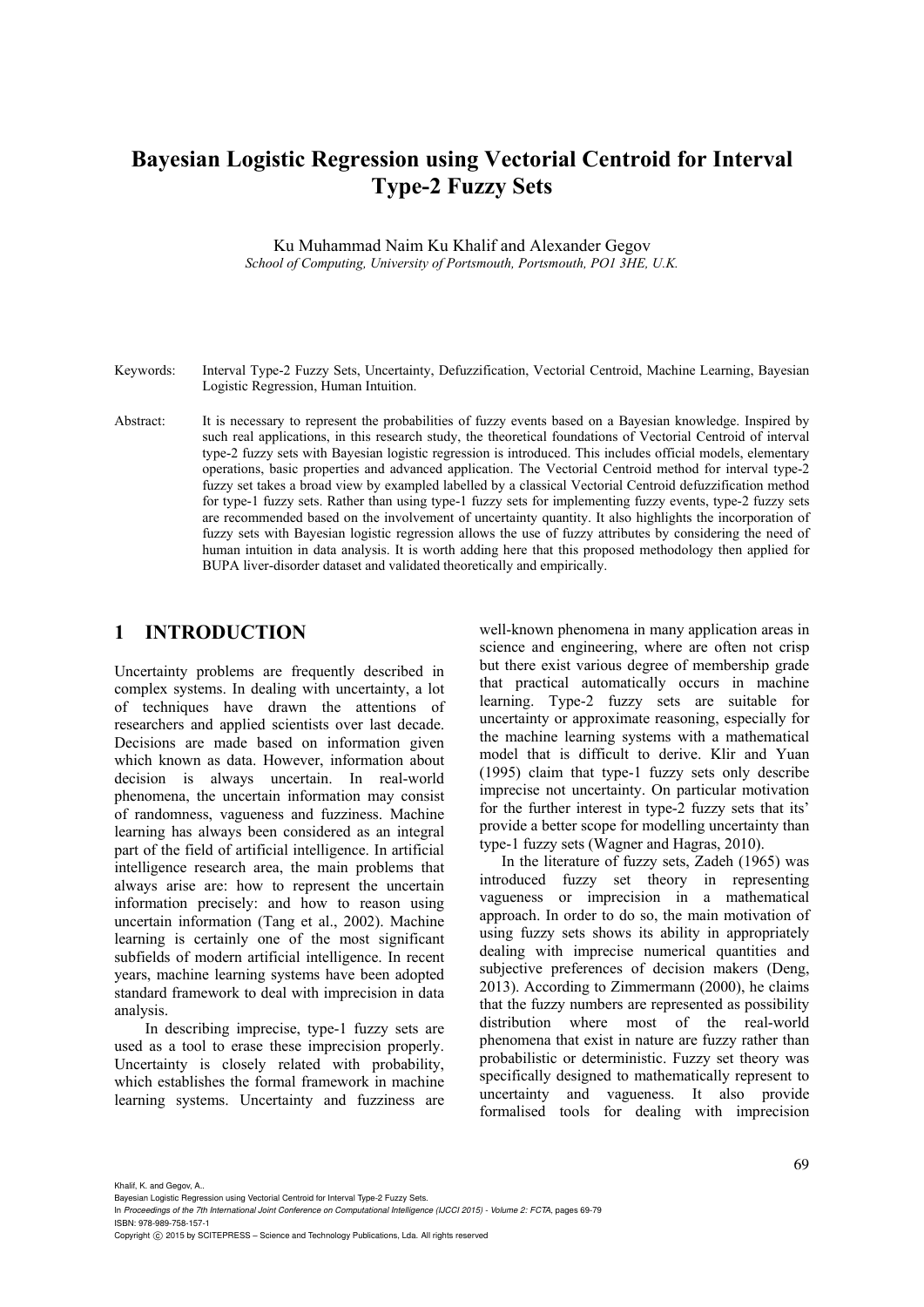essential to many real problems nowadays. Technologies nowadays have been developed in fuzzy sets that have potential to support all of the steps that encompass a process of model orientation and knowledge discovery. In particular, fuzzy sets theory can be used in data analysis to model vague data in terms of fuzzy sets. There are some contributions that fuzzy sets can make to machine learning which are: 1) graduality; 2) granulity; 3) interpretability; 4) robustness; 5) representation of uncertainty; 6) incorporation of background knowledge and; 7) aggregation, combination, and information fusion (Hullermeier, 2011).

The concept of type-2 fuzzy set was introduced by Zadeh (1975) as an extension of the type-1 fuzzy set. According to Karnik and Mendel (2001), they claim that type-2 fuzzy set can be characterised as fuzzy membership function where the membership value for each element in type-2 is a fuzzy set in *[0,1]*, unlike type-1 where the membership value is a crisp value in *[0,1]*. The interval type-2 fuzzy sets are widely used type-2 fuzzy sets in many practical science and engineering areas (Mendel et al., 2006). The involvement of higher level uncertainty of type-2 fuzzy sets compared to type-1, provide additional degrees of freedom to represent the uncertainty and the fuzziness of real world problems. There are two types of uncertainty which are inter and intra personal uncertainties, in improvising the representation of type-1 fuzzy sets in the literature of fuzzy sets. This is also supported by Wallsten and Budescu (1995) where there are supposedly two kinds of uncertainties that are related to linguistic characteristics namely intra-personal uncertainty and inter-personal uncertainty. In particular, a lot of experts have applied interval type-2 fuzzy sets in machine learning systems analysis. Due to implementing interval type-2 fuzzy sets in real problems, the way to handle is different and much more complex compared to type-1 fuzzy sets. The contribution of centroid of type-2 fuzzy sets till now commonly-used uncertainty measure for modelling problems.

The implementation of defuzzification plays an important role in the performance of fuzzy system's modelling techniques (Yager and Filev, 1994). Defuzzification process is guided by the output fuzzy subset that one value would be selected as a single crisp value as the system output. There are variety defuzzification methods have largely developed, however they have difference performances in difference applications and there is a general method can satisfactory performance in all conditions (Mogharreban and Dilalla, 2006). The

centroid defuzzification methods of fuzzy numbers have been explored for the last decade that commonly used and have been applied in various discipline areas. The computation complexity of type-2 fuzzy set is very difficult to handle into practical applications because of characterised by their footprint of uncertainty (Mendel, 2001). There are two typical paths in computing type-2 fuzzy sets which are: 1) type-reduction (Karnik and Mendel, 2001), (Mendel, 2001) (Liu, 2008) and; 2) direct defuzzification (Gong et al., 2015). Most experts applied type-reduction methods in handling the complexity of type-2 fuzzy sets by finding equivalent type-1 fuzzy sets. However, direct defuzzification for type-2 fuzzy sets is still under study.

The concept of possibility mean value for interval fuzzy sets was introduced by Carlsson and Fuller (2001) where the notations of lower possibilistic and upper possibilistic mean values is defined the interval-valued possibilistic mean. From probabilistic viewpoint, the possibility mean value of fuzzy sets can be represented as expected values which is same function as direct defuzzification method where it doesn't need type-reduction stage to get the outputs. Gong et al. (2015) extends the concept of Carlsson and Fuller (2001) about possibility mean value of type-1 fuzzy sets which introduce the lower and upper possibility mean value for interval type-2 fuzzy sets. In this paper, the comparative simulation results and between the proposed pf the extension of Vectorial Centroid (Ku Khalif and Gegov, 2015) and possibility mean value that proposed by Gong et al. (2015) for interval type-2 fuzzy sets is discussed. There are some limitations exist in implementing Gong et al. (2015) method for interval type-2 fuzzy sets, where in some cases it will give illogical results that not consistent with human intuition. This method also can cater all possible cases of interval type-2 fuzzy sets properly since some of the results are dispersed far away from the closed interval bounded by the expectations calculated from its upper and lower distribution functions.

Due to growths in computational capability and technology development, data are being generated for understanding details real world problems in health nowadays that associated with clinical tests, diseases, disorder, genetic cases and so forth (Chen et al., 2011). However, with the availability of large datasets become the essential challenges of a new methods of statistical analysis and modelling. Logistic regression model is one of machine learning technique that used in handling these problems with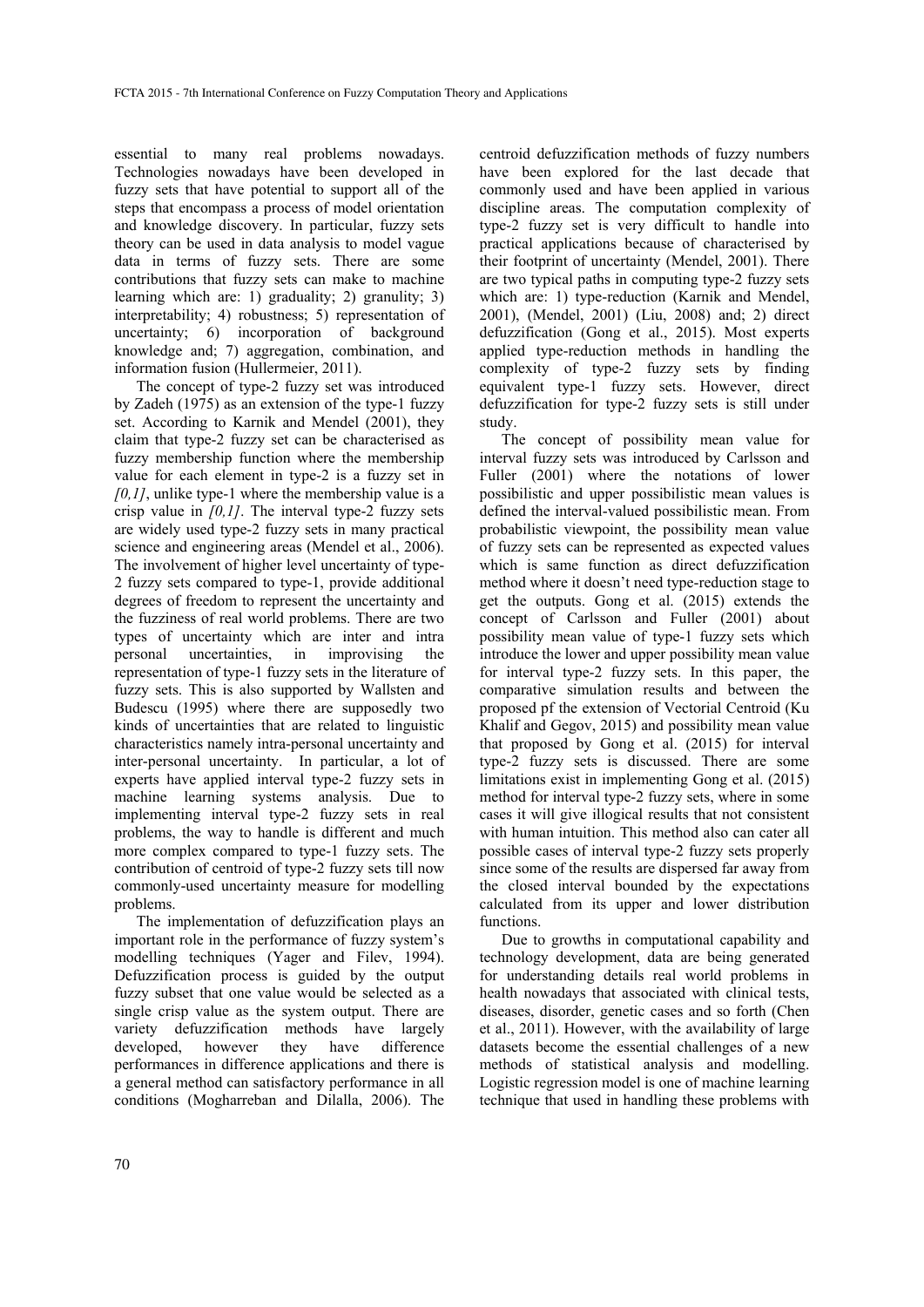high-dimensional data. The dataset that represents binary dependent attribute where it uses logit transform to predict probabilities directly. Logistic regression is a model-based approach to mapping observers' distribution. When applied within Bayesian setting, logistic regression provides a useful platform for integrating expert knowledge, in the form of a prior, with empirical data (Choy, 2013). Probability is complete with parametric models that let us characterize random uncertainty (Mendel and Wu, 2006).

Issues with respects to representation capability of fuzzy sets in machine learning systems on uncertainty become one of the important problems in decision making environments. The main objective of the present paper is to illustrate the extension of Vectorial Centroid (Ku Khalif and Alex, 2015) method for interval type-2 fuzzy sets that consider the illustration of Bayesian algorithm about the parameters of a logistic regression model. Aiming at the problems pointed out above, new centroid defuzzification for interval type-2 fuzzy sets is proposed that easy to understand, more flexible and more intelligent compared to existing methods. The proposed method also considers the need of human intuition and gives logical results while dealing with machine learning systems. In this research study, classification dataset with binary dependent attribute is used. The observations in this dataset, we will work on "BUPA liver-disorder" that were sampled by BUPA Medical Research Ltd. There are 7 attributes that consist of six independent attributes and one binary dependent attribute. The BUPA liver-disorder dataset represents blood tests indicating a property of liver disorders that may increase from excessive alcohol consumption.

The remainder of this paper is organised as follows: Section II introduces the concepts of type-2 fuzzy set, interval type-2 fuzzy set, centroid method that proposed by Gong et al. (2015) and Bayesian logistic regression. Section III views the proposed new centroid method for interval type-2 fuzzy sets using Vectorial Centroid method. Section IV illustrates the implementation of proposed method with Bayesian logistic regression in BUPA liverdisorder and compares the results with Gong et al. (2015) method. Section V summarises the main results and draws conclusion.

# **2 PRELIMINARIES**

In this section, we briefly review some concepts of interval type-2 fuzzy sets (IT2 FSs), Bayesian

logistic regression and interval-value possibility mean

### **2.1 Interval Type-2 Fuzzy Sets**

*Definition 1***:** A type-2 fuzzy set (T2 FS) ≈ *A* in the universe of discourse *X* represented by the type-2 membership function  $\mu$ . If all  $\mu_=(x,u) = 1$ , then  $\tilde{A}$ is called an interval type-2 fuzzy sets (IT2 FSs). An IT2 FS can be considered as a special case T2 FS, denoted as follows (Deng, 2013):

$$
\tilde{A} = \int_{x \in X} \int_{u \in J_x} 1/(x, u)
$$
 (1)

where  $J_x \subseteq [0,1]$ .

*Definition 2***:** The upper and lower membership function of an IT2 FS are type-1 fuzzy sets (T1 FSs) membership functions, respectively. A trapezoidal interval type-2 fuzzy sets can be represented by  $\tilde{\tilde{A}}_i = (\tilde{A}_i^U, \tilde{A}_i^L) = ((a_{i1}^U, a_{i2}^U, a_{i3}^U, a_{i4}^U; H_1(\tilde{A}_i^U), \tilde{H}_2(\tilde{A}_i^L)), (a_{i1}^L, a_{i2}^U, a_{i3}^U, a_{i4}^U, a_{i5}^U, a_{i6}^U, a_{i7}^U, a_{i8}^U, a_{i9}^U, a_{i0}^U, a_{i0}^U, a_{i0}^U, a_{i0}^U, a_{i1}^U, a_{i0}^U, a_{i$  $a_{i2}^L, a_{i3}^L, a_{i4}^L; H_1(\tilde{A}_i^L), H_2(\tilde{A}_i^L))$  where can be shown in Figure 1 (Gong et al., 2015). The  $\tilde{A}_i^U$  and  $\tilde{A}_i^L$  are T1 FSs,  $a_{i1}^U, a_{i2}^U, a_{i3}^U, a_{i4}^U, a_{i1}^L, a_{i2}^L, a_{i3}^L$  and  $a_{i4}^L$  are the reference points of the IT2 FS  $\tilde{A}$ ,  $H_j(\tilde{A}_i^U)$  denote the membership value of the element  $a_{i(j+1)}^U$  in the upper trapezoidal membership function  $\tilde{A}_i^U$ , 1≤ *j* ≤ 2,  $H_j(\tilde{A}_i^L)$  denotes the membership value of the element  $a_{i(j+1)}^L$  in the lower trapezoidal membership function  $\tilde{A}_i^L$ ,  $1 \le j \le 2$ , and for  $H_1(\widetilde{A}_i^U) \in [0,1]$ ,  $H_2(\widetilde{A}_i^U) \in [0,1]$ ,  $H_1(\widetilde{A}_i^L) \in [0,1]$ ,  $H_2(\tilde{A}_i^L) \in [0,1]$  and  $1 \le i \le n$ ,  $H_2(\tilde{A}_i^U) \in [0,1]$  (Deng, 2013).

*Definition 3*: The arithmetic additional operation between the transcording IT2 FSs the trapezoidal IT2 FSs  $\tilde{\tilde{A}}_1 = (\tilde{A}_1^U, \tilde{A}_1^L) = ((a_{11}^U, a_{12}^U, a_{13}^U, a_{14}^U; H_1(\tilde{A}_1^U), H_2(\tilde{A}_1^U)), (a_{11}^L, a_{12}^U, a_{14}^U, a_{15}^U, a_{16}^U))$  $a_{12}^L, a_{14}^L; H_1(\tilde{A}_1^L), H_2(\tilde{A}_1^L)$ )) and  $\tilde{A}_2 = (\tilde{A}_2^U, \tilde{A}_2^L) = ((a_{21}^U, a_{22}^U, a_{21}^U, a_{22}^U, a_{22}^U, a_{22}^U, a_{22}^U, a_{22}^U, a_{22}^U, a_{22}^U, a_{22}^U, a_{22}^U, a_{22}^U, a_{22}^U, a_{22}^U, a_{22}^U, a_{22}^U, a_{2$  $a_{22}^U, a_{23}^L, a_{24}^L; H_1(\tilde{A}_2^L), a_{23}^U, a_{24}^U; H_1(\tilde{A}_2^U), H_2(\tilde{A}_2^U)), (a_{21}^L, a_{22}^L)$  $H_2(\tilde{A}_2^L)$ )) is defined as follows (Lee and Chen, 2008):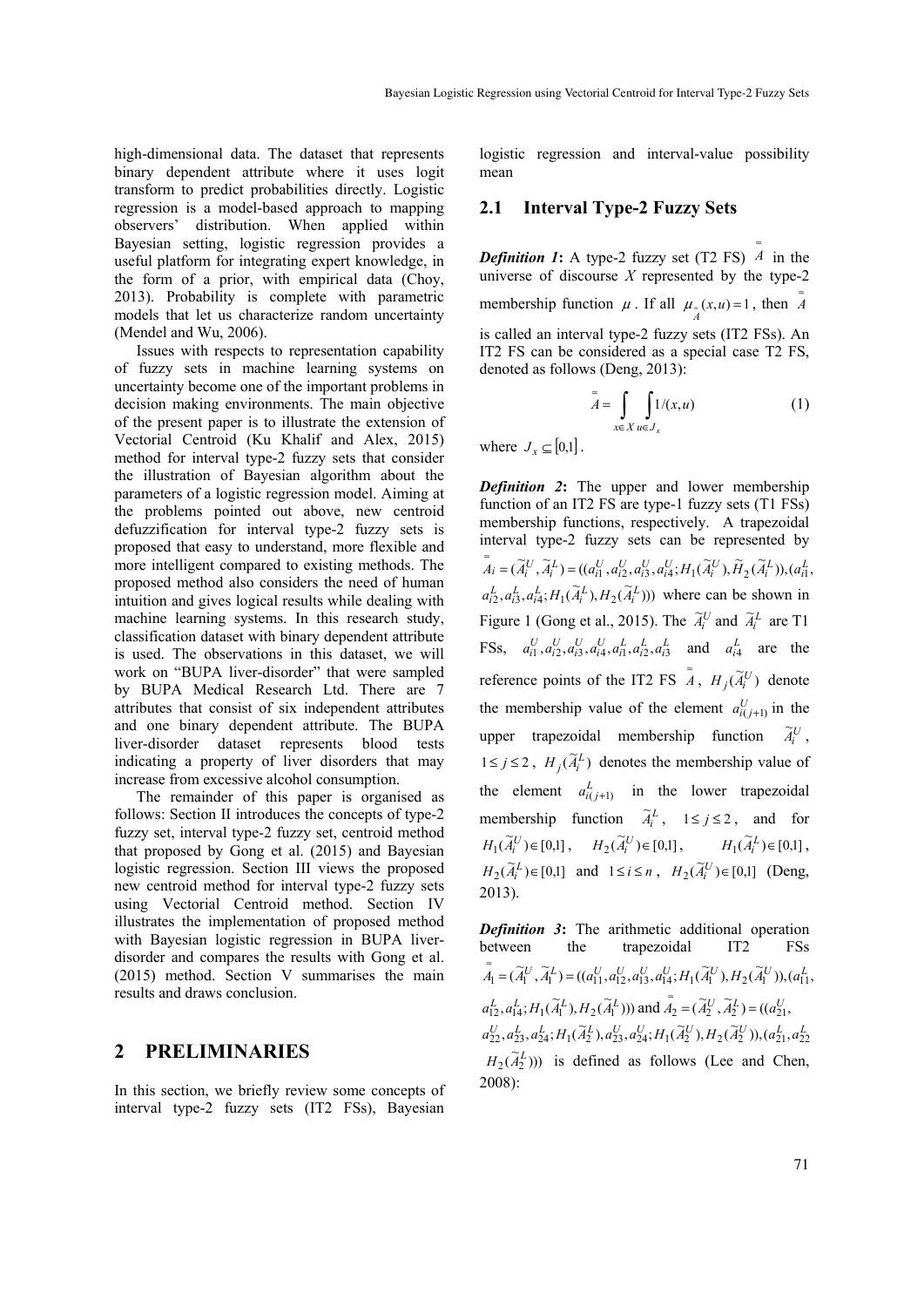$$
\tilde{A}_{1} + \tilde{A}_{2} = (\tilde{A}_{1}^{U}, \tilde{A}_{1}^{L}) + (\tilde{A}_{2}^{U}, \tilde{A}_{2}^{L})
$$
\n
$$
= ((a_{11}^{U} + a_{21}^{U}, a_{12}^{U} + a_{22}^{U}, a_{13}^{U} + a_{23}^{U}, a_{14}^{U} + a_{24}^{U};
$$
\n
$$
\min(H_{1}(\tilde{A}_{1}^{U}), (H_{1}(\tilde{A}_{2}^{U})), \min(H_{2}(\tilde{A}_{1}^{U}), (H_{2}(\tilde{A}_{2}^{U})),
$$
\n
$$
= ((a_{11}^{L} + a_{21}^{L}, a_{12}^{L} + a_{22}^{L}, a_{13}^{L} + a_{23}^{L}, a_{14}^{L} + a_{24}^{L};
$$
\n
$$
\min(H_{1}(\tilde{A}_{1}^{L}), (H_{1}(\tilde{A}_{2}^{L})), \min(H_{2}(\tilde{A}_{1}^{L}), (H_{2}(\tilde{A}_{2}^{L})))
$$
\n(2)

*Definition 4***:** The arithmetic substraction operation between the trapezoidal IT2 FSs  $\tilde{\tilde{A}}_1 = (\tilde{A}_1^U, \tilde{A}_1^L) = ((a_{11}^U, a_{12}^U, a_{13}^U, a_{14}^U; H_1(\tilde{A}_1^U), H_2(\tilde{A}_1^U)), (a_{11}^L, a_{12}^U, a_{14}^U, a_{15}^U, a_{16}^U))$  $a_{12}^L, a_{14}^L; H_1(\tilde{A}_1^L), H_2(\tilde{A}_1^L)$ )) and  $\tilde{A}_2 = (\tilde{A}_2^U, \tilde{A}_2^L) = ((a_{21}^U, a_{22}^U, a_{21}^U, a_{22}^U, a_{22}^U, a_{22}^U, a_{22}^U, a_{22}^U, a_{22}^U, a_{22}^U, a_{22}^U, a_{22}^U, a_{22}^U, a_{22}^U, a_{22}^U, a_{22}^U, a_{22}^U, a_{2$  $a_{22}^U, a_{23}^L, a_{24}^L; H_1(\widetilde{A}_2^L), a_{23}^U, a_{24}^U; H_1(\widetilde{A}_2^U), H_2(\widetilde{A}_2^U)), (a_{21}^L, a_{22}^L)$  $H_2(\tilde{A}_2^L)$ )) is defined as follows (Lee and Chen, 2008):

$$
\tilde{A}_{1} - \tilde{A}_{2} = (\tilde{A}_{1}^{U}, \tilde{A}_{1}^{L}) - (\tilde{A}_{2}^{U}, \tilde{A}_{2}^{L})
$$
\n
$$
= ((a_{11}^{U} - a_{21}^{U}, a_{12}^{U} - a_{22}^{U}, a_{13}^{U} - a_{23}^{U}, a_{14}^{U} - a_{24}^{U};
$$
\n
$$
\min(H_{1}(\tilde{A}_{1}^{U}),(H_{1}(\tilde{A}_{2}^{U})), \min(H_{2}(\tilde{A}_{1}^{U}),(H_{2}(\tilde{A}_{2}^{U})),
$$
\n
$$
= ((a_{11}^{L} - a_{21}^{L}, a_{12}^{L} - a_{22}^{L}, a_{13}^{L} - a_{23}^{L}, a_{14}^{L} - a_{24}^{L};
$$
\n
$$
\min(H_{1}(\tilde{A}_{1}^{L}),(H_{1}(\tilde{A}_{2}^{L})), \min(H_{2}(\tilde{A}_{1}^{L}),(H_{2}(\tilde{A}_{2}^{L})))
$$
\n(3)

*Definition 5***:** The arithmetic multiplication operation between the trapezoidal IT2 FSs

 $\tilde{\tilde{A}}_1 = (\tilde{A}_1^U, \tilde{A}_1^L) = ((a_{11}^U, a_{12}^U, a_{13}^U, a_{14}^U; H_1(\tilde{A}_1^U), H_2(\tilde{A}_1^U)), (a_{11}^L, a_{12}^U, a_{14}^U, a_{15}^U, a_{16}^U))$  $a_{12}^L, a_{14}^L; H_1(\tilde{A}_1^L), H_2(\tilde{A}_1^L))$  and  $\tilde{A}_2 = (\tilde{A}_2^U, \tilde{A}_2^L) = ((a_{21}^U, a_{21}^U, a_{21}^U, a_{21}^U, a_{21}^U, a_{21}^U)$  $a_{22}^U, a_{23}^L, a_{24}^L; H_1(\widetilde{A}_2^L), a_{23}^U, a_{24}^U; H_1(\widetilde{A}_2^U), H_2(\widetilde{A}_2^U)), (a_{21}^L, a_{22}^L)$  $H_2(\tilde{A}_2^L)$ )) is defined as follows (Lee and Chen, 2008):

$$
\tilde{A}_1 \times \tilde{A}_2 = (\tilde{A}_1^U, \tilde{A}_1^L) \times (\tilde{A}_2^U, \tilde{A}_2^L) \n= ((a_{11}^U \times a_{21}^U, a_{12}^U \times a_{22}^U, a_{13}^U \times a_{23}^U, a_{14}^U \times a_{24}^U; \nmin(H_1(\tilde{A}_1^U), (H_1(\tilde{A}_2^U)), min(H_2(\tilde{A}_1^U), (H_2(\tilde{A}_2^U)), \n= ((a_{11}^L \times a_{21}^L, a_{12}^L \times a_{22}^L, a_{13}^L \times a_{23}^L, a_{14}^L \times a_{24}^L; \nmin(H_1(\tilde{A}_1^L), (H_1(\tilde{A}_2^L)), min(H_2(\tilde{A}_1^L), (H_2(\tilde{A}_2^L)))
$$
\n(4)

*Definition .6***:** The arithmetic operation between the trapezoidal IT2 FSs  $\tilde{A}_1 = (\tilde{A}_1^U, \tilde{A}_1^L) = ((a_{11}^U, a_{12}^U, a_{13}^U, a_{14}^U, a_{15}^U, a_{16}^U, a_{17}^U, a_{18}^U, a_{19}^U, a_{10}^U, a_{10}^U, a_{11}^U, a_{12}^U, a_{13}^U, a_{14}^U, a_{15}^U, a_{16}^U, a_{17}^U, a_{18}^U, a_{19}^U, a_{10}^U, a_{$  $a_{14}^{U};H_1(\widetilde{A}_1^U),H_2(\widetilde{A}_1^U)),(a_{11}^{L},a_{12}^{L},a_{14}^{L};H_1(\widetilde{A}_1^{L}),H_2(\widetilde{A}_1^{L})))$ and the crisp constant value *k* is defined as follows (Lee and Chen, 2008):

$$
(k \times a_{11}^L, k \times a_{12}^L, k \times a_{13}^L, k \times a_{14}^L; H_1(\tilde{A}_1^L), (H_2(\tilde{A}_2^L))),
$$
  
\n
$$
\frac{\tilde{A}_1}{k} = ((\frac{1}{k} \times a_{11}^U, \frac{1}{k} \times a_{12}^U, \frac{1}{k} \times a_{13}^U, \frac{1}{k} \times a_{14}^U; H_1(\tilde{A}_1^U), (H_2(\tilde{A}_2^U))),
$$
  
\n
$$
(\frac{1}{k} \times a_{11}^L, \frac{1}{k} \times a_{12}^L, \frac{1}{k} \times a_{13}^L, \frac{1}{k} \times a_{14}^L; H_1(\tilde{A}_1^L), (H_2(\tilde{A}_2^L)))
$$
\n(5)

where  $k > 0$ .



Figure 1: The upper trapezoidal membership function  $\widetilde{A}_i^U$  and lower trapezoidal membership function  $\widetilde{A}_i^L$  of IT2 FSs.

### **2.2 Bayesian Logistic Regression**

The principal of Bayesian inference for logistic regression analyses follows the typical pattern for Bayesian analysis (Joseph, 2015):

- 1. Write down the likelihood function of the data
- 2. Form a prior distribution over all unidentified parameters
- 3. Find posterior distribution using Bayes theorem over all parameters

*Likelihood function*: the likelihood contribution from the  $i^{th}$  subject is binomial

$$
likelihood_{i} = \pi(x_{i})^{y_{i}} (1 - \pi(x_{i}))^{(1 - y_{i})}
$$
 (6)

where  $\pi(x_i)$  represents the probability of the event for subject *i*, which has covariate vector  $x_i$  and  $y_i$ specifies the liver-disorder  $y_i = 1$ , or liver-normal  $y_i = 2$  of the event for the subject. Logistic regression is denoted as

$$
\pi(x) = \frac{e^{\beta_0 + \beta_1 X_i + \dots + \beta_p X_p}}{1 + e^{\beta_0 + \beta_1 X_i + \dots + \beta_p X_p}}
$$
(7)

So the likelihood from the  $i^{th}$  subject is

$$
likelihood_{i} = \left(\frac{e^{\beta_{0} + \beta_{1}X_{i1} + \dots + \beta_{p}X_{ip}}}{1 + e^{\beta_{0} + \beta_{1}X_{i1} + \dots + \beta_{p}X_{ip}}}\right)^{y_{i}} \left(1 - \frac{e^{\beta_{0} + \beta_{1}X_{i1} + \dots + \beta_{p}X_{ip}}}{1 + e^{\beta_{0} + \beta_{1}X_{i1} + \dots + \beta_{p}X_{ip}}}\right)^{(1 - y_{i})}
$$
  
\n
$$
likelihood = \prod_{i=1}^{n} \left[ \left(\frac{e^{\beta_{0} + \beta_{1}X_{i1} + \dots + \beta_{p}X_{ip}}}{1 + e^{\beta_{0} + \beta_{1}X_{i1} + \dots + \beta_{p}X_{ip}}}\right)^{y_{i}} \left(1 - \frac{e^{\beta_{0} + \beta_{1}X_{i1} + \dots + \beta_{p}X_{ip}}}{1 + e^{\beta_{0} + \beta_{1}X_{i1} + \dots + \beta_{p}X_{ip}}}\right)^{(1 - y_{i})}\right]
$$
\n
$$
(8)
$$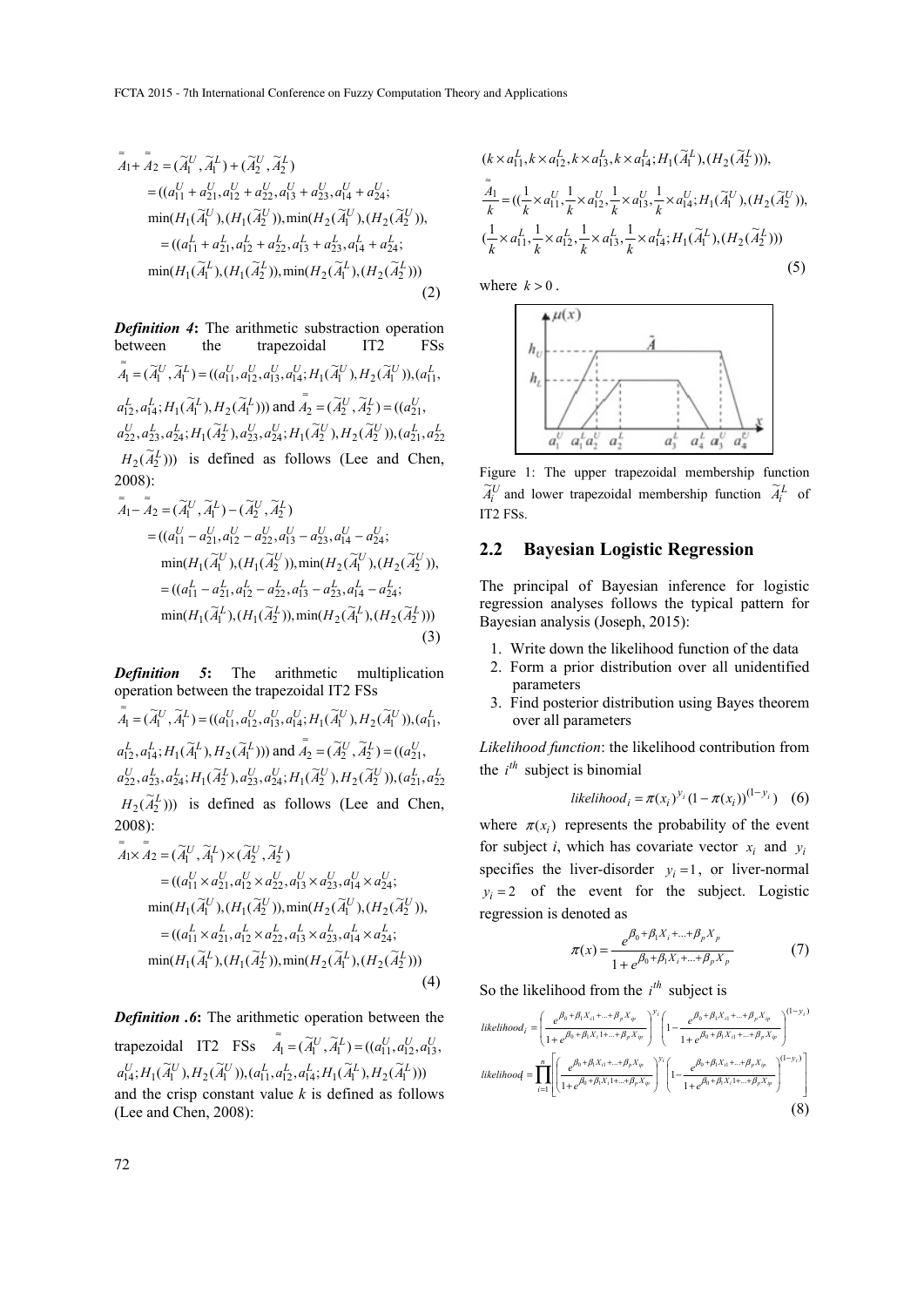*Prior distribution*: in general, any prior distribution can be used, depending on the available prior information.

$$
\beta_j \sim Normal(c_j, \sigma_j^2)
$$
 (9)

The most common choice for *c* is zero, and  $\sigma$  is usually chosen to be large enough to be considered as non-informative in the range from  $\sigma = 10$  to  $\sigma = 100$ 

*Posterior distribution via Bayes theorem*: the posterior distribution is divided by multiplying the prior distribution over all parameter by the full likelihood function, so that

$$
Posterior = \prod_{i=1}^{n} \left[ \frac{e^{\beta_0 + \beta_i X_{i1} + \dots + \beta_p X_{ip}}}{1 + e^{\beta_0 + \beta_i X_{i1} + \dots + \beta_p X_{ip}}} \right]^{y_i} \left[ 1 - \frac{e^{\beta_0 + \beta_i X_{i1} + \dots + \beta_p X_{ip}}}{1 + e^{\beta_0 + \beta_i X_{i1} + \dots + \beta_p X_{ip}}} \right]^{(1-y_i)} \right]
$$

$$
\times \prod_{j=0}^{p} \frac{1}{\sqrt{2\pi\sigma_j}} \exp\left\{-\frac{1}{2} \left(\frac{\beta_j - c_j}{\sigma_j}\right)^2\right\} \tag{10}
$$

The latter part of the above expression being recognised as normal distribution for the  $\beta$ parameters. For liver-disorder classification problem,  $p(y = 1 | \beta_n x_n)$ , will be an estimate of the probability that the *p*th document belongs to the category. The decision of whether to assign the category can be based on comparing the probability estimate with a threshold or by computing which decision gives optimal expected utility.

### **2.3 Interval-Valued Possibility Mean Value**

The concept of interval-valued possibility mean value are divided into two parts which are lower and upper possibility mean value. The lower  $M(\tilde{A})$  and

upper  $\overline{M(A)}$  possibility mean value for interval type-2 fuzzy sets are denoted as follow (Gong et al.,  $2015$ :

$$
\underline{M}(\tilde{A}) = \int_0^{h_U} \alpha \left( a_1^U + \frac{a_2^U - a_1^U}{h_u} \alpha \right) d\alpha + \int_0^{h_L} \beta \left( a_1^L + \frac{a_2^L - a_1^L}{h_L} \beta \right) d\beta
$$
\n(11)  
\n
$$
\overline{M}(\tilde{A}) = \int_0^{h_U} \alpha \left( a_4^U + \frac{a_3^U - a_4^U}{h_u} \alpha \right) d\alpha + \int_0^{h_L} \beta \left( a_4^L + \frac{a_3^L - a_4^L}{h_L} \beta \right) d\beta
$$
\n(12)

For crisp value, we can compute by using the average of lower and upper possibility mean value above that denoted as follows

$$
M(\tilde{A}) = \frac{M + \overline{M}}{2}
$$
 (13)

In this paper, the numerical analysis for proposed methodology is compared with interval-valued possibility mean value that proposed by Gong et al. (2015).

### **3 PROPOSED METHOD**

As noted in the introduction, the useful of interval type-2 fuzzy sets nowadays are widely applied in many research areas in dealing with uncertainty in data analysis which consistent with human intuition. Most of researchers attempt to eliminate the need of human intuition in data analysis processes. Human intuition is strictly can't be eliminated because it can lead us towards uncertainty problems.

This study simplify the concept of attributes to  $\mu$  ∈ [0,1] for fuzzy events. The values of attributes

correspond to interval type-2 fuzzy sets. This study proposed a new centroid defuzzification methodology for Bayesian logistic regression algorithm. The methodology consist of two stages here namely:

### *A. Stage one*

The development of an extension of the Vectorial Centroid defuzzification [29] for interval type-2 fuzzy sets.

#### *B. Stage two*

The implementation of Vectorial Centroid in Bayesian logistic regression.

Full description for both stages are as follow:

```
A. Stage one
```
Let consider by  $\tilde{A}_i = (\tilde{A}_i^U, \tilde{A}_i^L) = ((a_{i1}^U, a_{i2}^U, a_{i3}^U, a_{i4}^U, a_{i5}^U, a_{i6}^U, a_{i7}^U, a_{i8}^U, a_{i9}^U, a_{i0}^U, a_{i0}^U, a_{i0}^U, a_{i0}^U, a_{i0}^U, a_{i1}^U, a_{i0}^U, a_{i1}^U, a_{i0}^U, a_{i1}^U, a_{i0}^U, a_{i1}^U, a_{i0}^$  $a_{i3}^U, a_{i4}^U; H_1(\widetilde{A}_i^U), \widetilde{H}_2(\widetilde{A}_i^L)), (a_{i1}^L, a_{i2}^L, a_{i3}^L, a_{i4}^L; H_1(\widetilde{A}_i^L), H_2(\widetilde{A}_i^L)))$ as the interval type-2 fuzzy sets. The complete method process of Vectorial Centroid is signified as follow

Step 1: Find the centroids of the three parts of  $\alpha$ ,  $\beta$ and  $\gamma$  in interval type-2 fuzzy set representation as shown in Figure 2.

$$
\alpha_{\alpha,\underline{\alpha}}(x,y) = \left(\frac{1}{3}(a_1^U + \frac{1}{2}a_2^U) + \frac{1}{3}(a_1^L + \frac{1}{2}a_2^L), \frac{1}{6}(h^U + h^L)\right)
$$
\n(14)

$$
\beta_{\overline{\beta},\underline{\beta}}(x,y) = \left(\frac{1}{4}(a_2^U + a_3^U + a_2^L + a_3^L), \frac{1}{4}(h^U + h^L)\right)
$$
\n(15)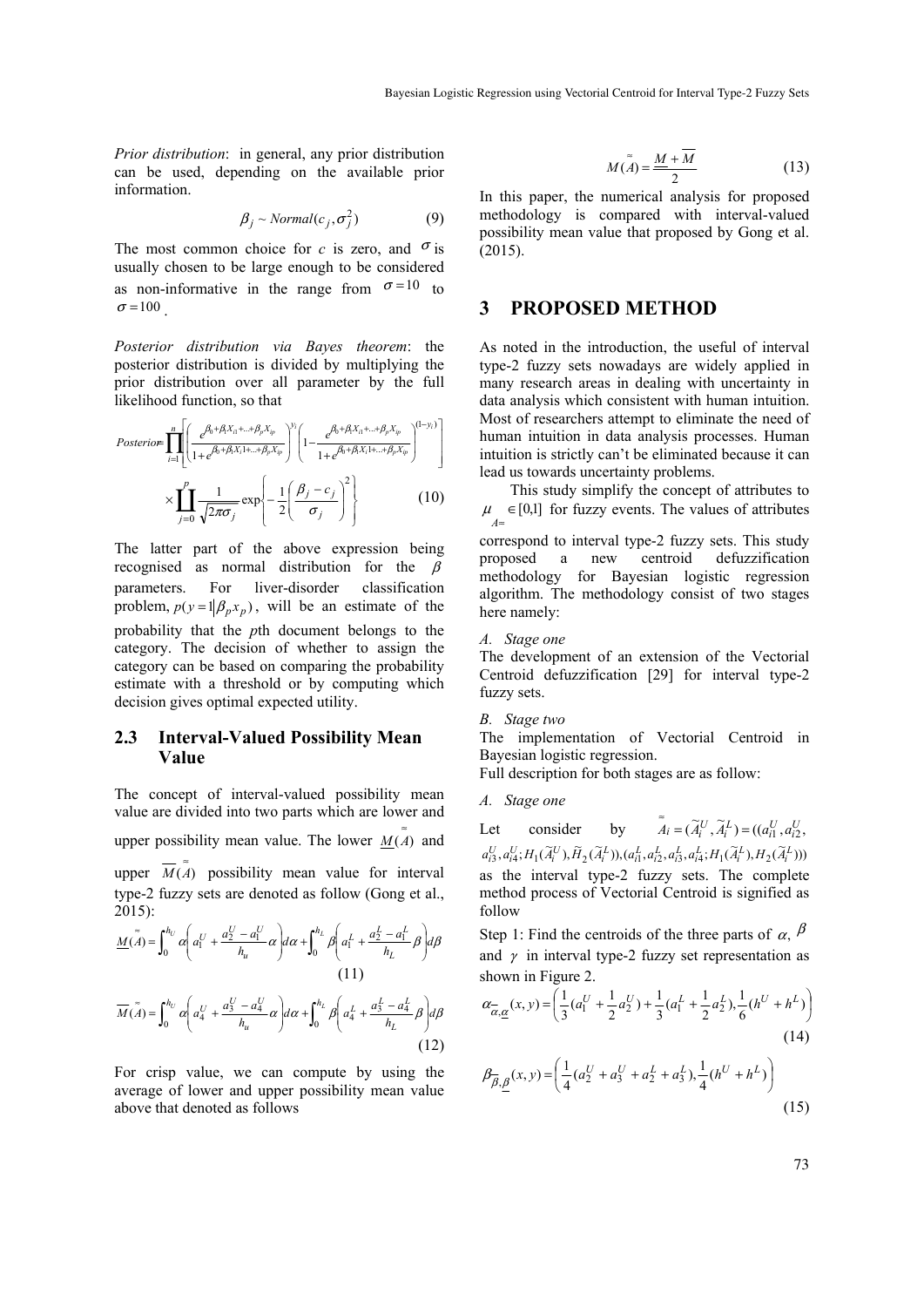

Figure. 2: Vectorial Centroid plane representation.

$$
\mathcal{V}_{\gamma, \underline{\gamma}}(x, y) = \left(\frac{1}{3}(a_3^U + \frac{1}{2}a_4^U) + \frac{1}{3}(a_3^L + \frac{1}{2}a_4^L), \frac{1}{6}(h^U + h^L)\right)
$$
(16)

 ep 2: Connect all vertices centroids points of  $\alpha$ ,  $\beta$  and  $\gamma$  each other, where it will create another triangular plane inside of trapezoid plane.

Step 3: The centroid index of Vectorial Centroid of  $(\tilde{x}, \tilde{y})$  with vertices  $\alpha$ ,  $\beta$  and  $\gamma$  can be calculated as

$$
VC_{\tilde{A}}(\tilde{x}, \tilde{y}) = \left(\frac{\alpha_{\tilde{\alpha}, \underline{\alpha}}(x, y) + \beta_{\tilde{\beta}, \underline{\beta}}(x, y) + \gamma_{\tilde{\gamma}, \underline{\gamma}}(x, y)}{3}, \beta_{\tilde{\beta}, \underline{\beta}}(x, y) + \left[\frac{2}{3}\left(\frac{\alpha_{\tilde{\alpha}, \underline{\alpha}}(x, y) + \gamma_{\tilde{\gamma}, \underline{\gamma}}(x, y)}{2} - \beta_{\tilde{\beta}, \underline{\beta}}(x, y)\right)\right]\right)
$$
(17)

Vectorial Centroid can be summarised as

$$
VC_{A}(\widetilde{x}, \widetilde{y}) = \left(\frac{1}{9}\left[a_{1}^{U} + a_{1}^{L} + \frac{5}{4}(a_{2}^{U} + a_{2}^{L}) + \frac{7}{4}(a_{3}^{U} + a_{3}^{L}) + \frac{1}{2}(a_{4}^{U} + a_{4}^{L})\right] \cdot \frac{11}{36}(h^{U} + h^{L})\right)
$$
(18)

where

 $\alpha$ : the centroid coordinate of first triangle plane  $\beta$ : the centroid coordinate of rectangle plane

 $\gamma$ : the centroid coordinate of second triangle plane

 $(\tilde{x}, \tilde{y})$ : the centroid coordinate of fuzzy number  $\tilde{A}$ Centroid index of Vectorial Centroid can be generated using Euclidean distance by Cheng (1998):

$$
R(\tilde{A}) = \sqrt{\tilde{x}^2 + \tilde{y}^2}
$$
 (19)

*B. Stage two* 

Integrating fuzzy sets with Bayesian logistic

regression in fuzzy states of nature, where if there is fuzzy dataset, defuzzification process is needed in converting into crisp values where at the same time the fuzzy nature is not lost. Reinterpretation of degree  $\mu = [0,1]$  using Vectorial Centroid to the  $P(y = 1 | \beta_p X_p)$  is developed as follows:

Step 1: Lift the reintergration of the fuzzy values membership function using trapezoidal interval type-2 fuzzy sets. Vectorial Centroid formulation are applied for trapezoidal interval type-2 fuzzy set rule formula. The  $\mu_{\alpha}$ represents

 $\tilde{\tilde{A}}_1 = (\tilde{A}_1^U, \tilde{A}_1^L) = ((a_{11}^U, a_{12}^U, a_{13}^U, a_{14}^U; H_1(\tilde{A}_1^U), H_2(\tilde{A}_1^U)), (a_{11}^L, a_{12}^U, a_{14}^U, a_{15}^U, a_{16}^U))$  $a_{12}^L, a_{14}^L; H_1(\tilde{A}_1^L), H_2(\tilde{A}_1^L))$  in calculation to avoid cluttering. Suppose that  $\mu_{\beta_i x_i}$  are fuzzy events for attribute alkaline phosphatase, aspartate aminotransferase, gamma-glutamyl transpeptidase and alamine aminotransferase in BUPA liverdisorder dataset.

Step 2: The centroid index of Vectorial Centroid,  $R(\tilde{\tilde{A}})$  is inserted into Bayesian logistic regression rule as

$$
R(\tilde{A}) = \sqrt{\tilde{x}^2 + \tilde{y}^2} = \mu(\tilde{A})
$$

The computational process of likelihood and posterior distribution of fuzzy Bayesian logistic regression using Vectorial Centroid are denoted as

$$
likelihood = \prod_{i=1}^{n} \left[ \left( \frac{e^{\beta_0 + \beta_i \mu(\tilde{A})_{i1} + \ldots + \beta_p \mu(\tilde{A})_{ip}}}{1 + e^{\beta_0 + \beta_i \mu(\tilde{A})_{i1} + \ldots + \beta_p \mu(\tilde{A})_{ip}}} \right)^{\nu_i} \left( 1 - \frac{e^{\beta_0 + \beta_i \mu(\tilde{A})_{i1} + \ldots + \beta_p \mu(\tilde{A})_{ip}}}{1 + e^{\beta_0 + \beta_i \mu(\tilde{A})_{i1} + \ldots + \beta_p \mu(\tilde{A})_{ip}}} \right)^{(1-y_i)} \right]
$$
(20)

$$
Posterior \prod_{i=1}^{n} \left[ \frac{e^{\beta_0 + \beta_i \mu(\tilde{A})_{i1} + \ldots + \beta_p \mu(\tilde{A})_{i_p}}}{1 + e^{\beta_0 + \beta_i \mu(\tilde{A})_{i1} + \ldots + \beta_p \mu(\tilde{A})_{i_p}}}\right)^{v_i} \left[ 1 - \frac{e^{\beta_0 + \beta_i \mu(\tilde{A})_{i1} + \ldots + \beta_p \mu(\tilde{A})_{i_p}}}{1 + e^{\beta_0 + \beta_i \mu(\tilde{A})_{i1} + \ldots + \beta_p \mu(\tilde{A})_{i_p}}}\right)^{(1-y_i)} \right]
$$

$$
\times \prod_{j=0}^{p} \frac{1}{\sqrt{2\pi\sigma_j}} \exp\left\{-\frac{1}{2} \left(\frac{\beta_j - c_j}{\sigma_j}\right)^2\right\} \tag{21}
$$

# **4 EXPERIMENTAL SETTINGS**

In this section, we describe the required parameters to conduct the experiments. The experiment is conducted using 10-fold cross validation on BUPA liver-disorder dataset from UCI machine learning repository (Forsyth, 2015) is used where donated by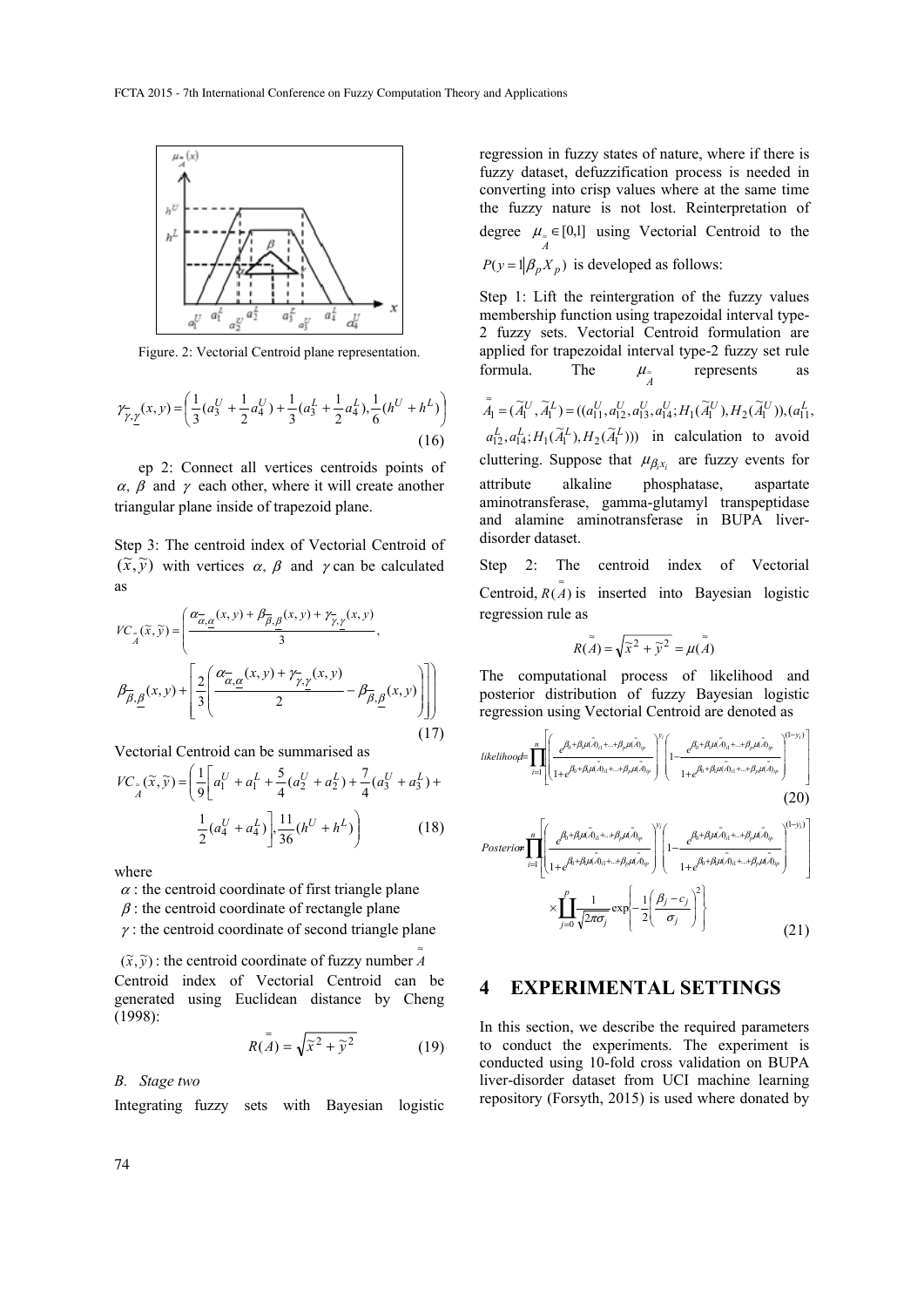BUPA Medical Research Ltd. This liver-disorder classification dataset has 345 examples, 7 attributes and binary classes for dependent attribute. The first 5 attributes are measurements taken by blood tests that are thought to be sensitive to liver-disorders and might arise from excessive alcohol consumption. The sixth attribute is a sort of selector attribute where the subjects are single male individuals. The seventh attribute shows a selector on the dataset which being used to split into two categories that indicating the class identity. The attributes include:

- a. Mean corpuscular volume,
- b. Alkaline phosphatase,
- c. Aspartate aminotransferase,
- d. Gamma-glutamyl transpeptidase,
- e. Alamine aminotransferase,
- f. Number if half-pint equivalents of alcoholic beverage drunk per day, and
- g. Output attributes either liver disorder or liver normal

Among all the people, there are 145 belonging to the liver-disorder group and 200 belonging to the livernormal group. These attributes are selected with the aid of experts. The original dataset are fuzzified randomly in interval type-2 fuzzy sets form in operating centroid methods. Below depicts the example of interval type-2 fuzzy sets are used in this research study:

Example 1: If the trapezoidal interval type-2 fuzzy

set  $\tilde{A}_i = (\tilde{A}_i^U, \tilde{A}_i^L) = ((15.35, 16.68, 18.06, 20.51; 1)),$ 

(16,17,18,19;0.9)) , then the centre points are computed using proposed (Vectorial Centroid) and established method (Interval-valued possibility mean value) formulation respectively as follows:

*Vectorial Centroid:*   $VC(x) = 17.3678$  and  $VC(y) = 0.58056$ 

*Index Vectorial Centroid,*  $\widehat{VC(R)} = 17.3775$ 

*Interval-Valued Possibility Mean Value:* 

$$
M(\tilde{A}) = \left[ M_*(\tilde{A}), M^*(\tilde{A}) \right] = [14.8683, 16.8633]
$$

Crisp possibility mean value,  $\overline{M(A)} = 15.8658$ 

# **5 SIMULATION RESULTS**

This section illustrates the validation process that are divided into two parts which are theoretically and

empirically. Therefore, the theoretical of Vectorial Centroid validation process are as follow:

*A. Stage one* 

The relevant properties considered for justifying the applicability of centroid for interval type-2 fuzzy sets, where they depend on the practicality within the area of research however, they are not considered as complete. Therefore, without loss of generality, the relevant properties of the centroid are as follow:

Let  $\tilde{A}$  and  $\tilde{B}$  are be trapezoidal and triangular interval type-2 fuzzy sets respectively, while

 $MC_{\frac{1}{A}}(\widetilde{x}, \widetilde{y})$  and  $MC_{\frac{1}{B}}(\widetilde{x}, \widetilde{y})$  be centroid points for  $\widetilde{A}$ 

and  $\tilde{B}$  respectively. Centroid index of Vectorial Centroid, (*R*) shows the crisp value of centroid point that is denoted as  $R(\tilde{A}) = \sqrt{\tilde{x}^2 + \tilde{y}^2}$ .

*Property 1: If* <sup>≈</sup> *<sup>A</sup> and* <sup>≈</sup> *B are embedded and symmetry, then*  $R(\tilde{A}) > R(\tilde{B})$ .

*Proof:* 

Since  $\tilde{A}$  and  $\tilde{B}$  are embedded and symmetry, hence from equation (19) we have  $\sqrt{\frac{x}{\lambda}^2 + \frac{y}{\lambda}^2} > \sqrt{\frac{x}{\lambda}^2 + \frac{y}{\lambda}^2}$ .

Therefore,  $R(\tilde{A}) > R(\tilde{B})$ .

*Property 2: If*  $\tilde{A}$  *and*  $\tilde{B}$  *are embedded with*  $\sum_{A} > (h^U, h^L)_{B}$ *U L*  $(h^U, h^L)_{\underset{A}{\sim}} > (h^U, h^L)_{\underset{B}{\sim}}$ , then  $R(\widetilde{A}) > R(\widetilde{B})$ .

#### *Proof:*

*Since*  $\overline{A}$  *and*  $\overline{B}$  are embedded and  $with (h^U, h^L)_{A \atop A} (h^U, h^L)_{B \atop B}$ *U L*  $(h^U, h^L)_{= A} (h^U, h^L)_{= B}$ , hence we know that  $\widetilde{y}_{\widetilde{A}} > \widetilde{y}_{\widetilde{B}}$ .

Then, from equation (19) we have 
$$
\sqrt{\tilde{x}} \frac{1}{\tilde{x}} + \tilde{y} \frac{1}{\tilde{x}} > \sqrt{\tilde{x}} \frac{1}{\tilde{x}} + \tilde{y} \frac{1}{\tilde{x}}.
$$
 Therefore,  $R(\tilde{A}) > R(\tilde{B})$ .

*Property 3: If* <sup>≈</sup> *A is singleton fuzzy number*, *then*  $R(\tilde{A}) = \sqrt{\tilde{x}^2 + \tilde{y}^2 + \tilde{y}^2}$ .

#### *Proof:*

For any crisp (real) interval type-2 fuzzy set, we know that  $a_1^U = a_2^U = a_3^U = a_4^U = a_1^L = a_2^L = a_3^L = a_4^L = \tilde{x}_{\bar{A}}$ which are equivalent to equation (18).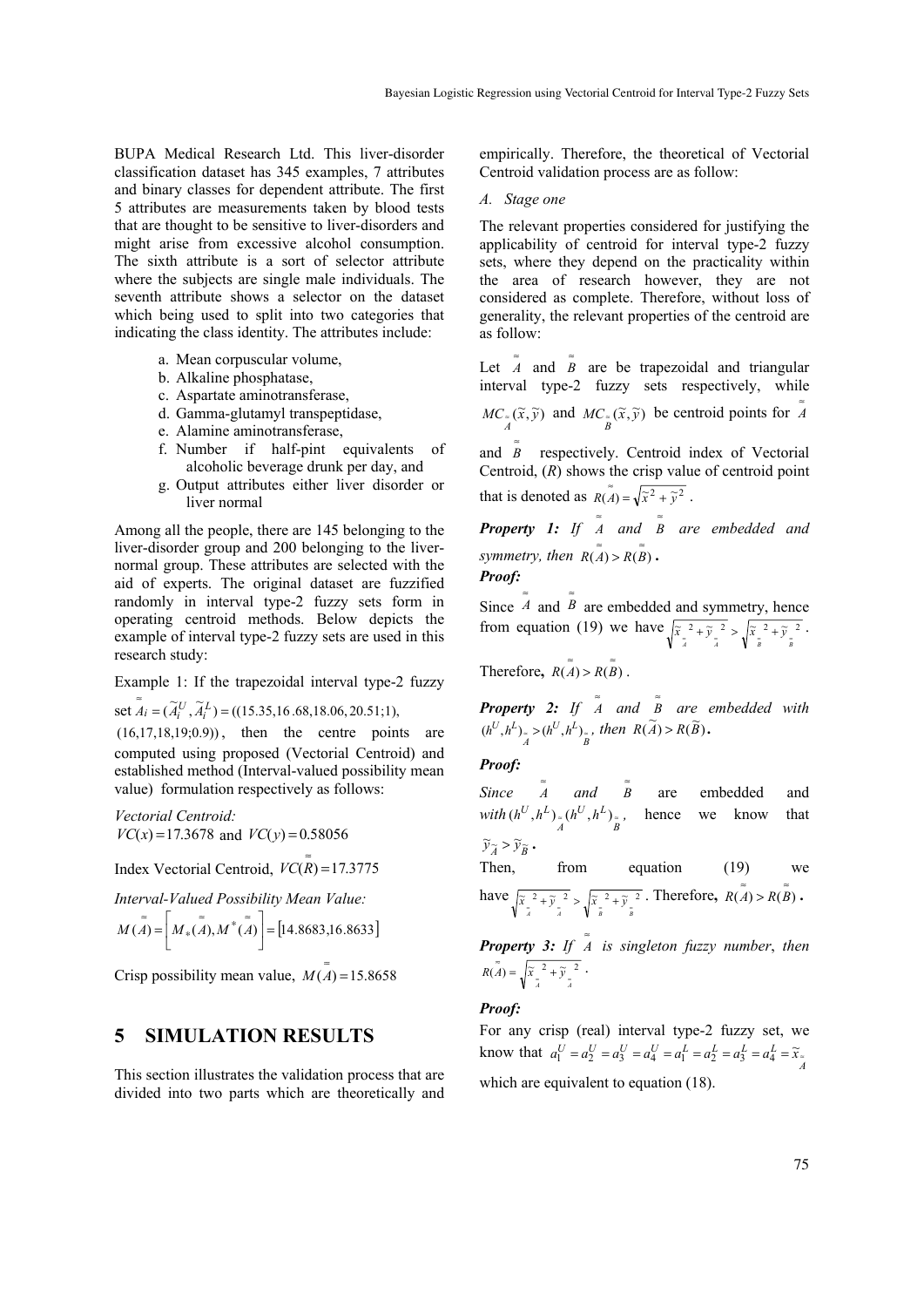Therefore,  $R(A) = \sqrt{\frac{\tilde{x}^2 + \tilde{y}^2}{\tilde{A}}}}$ .

*Property 4: If*  $\tilde{A}$  *is any symmetrical or asymmetrical interval type-2 fuzzy number, then*  $a_1^U < R(A) < a_4^U$ 

### *Proof:*

*Since any symmetrical or asymmetrical interval type-2 fuzzy set* has  $a_1^U \le a_2^U \le a_3^U \le a_4^U$ , hence *U*  $a_1^U < MC_a(\tilde{x}, \tilde{y}) < a_4^U$ . Therefore,  $a_1^U < R(\tilde{A}) < a_4^U$ .

### *B Stage two*

In this stage, the empirical validation is implemented where the BUPA liver-disorder data set is used in conducting Bayesian Logistic Regression

Note that this study is considered all type of possible interval type-2 fuzzy sets for attributes randomly as figures follow:



Figure 3: Trapezoidal Non-Normal Symmetry.



Figure 4: Trapezoidal Normal Symmetry.



Figure 5: Trapezoidal Non-Normal Asymmetry.



Fig. 6: Trapezoidal Normal Asymmetry.



Figure 7: Triangular Non-Normal Symmetry.







Figure 9: Triangular Non-Normal Asymmetry.

Table I presents a comparative results between classical Bayesian logistic regression (BLR-Classic), Bayesian logistic regression using possibility mean value (Gong et al., 2015) method (BLR-PMV), and Bayesian logistic regression using proposed Vectorial Centroid (BLR-VC). The comparison results are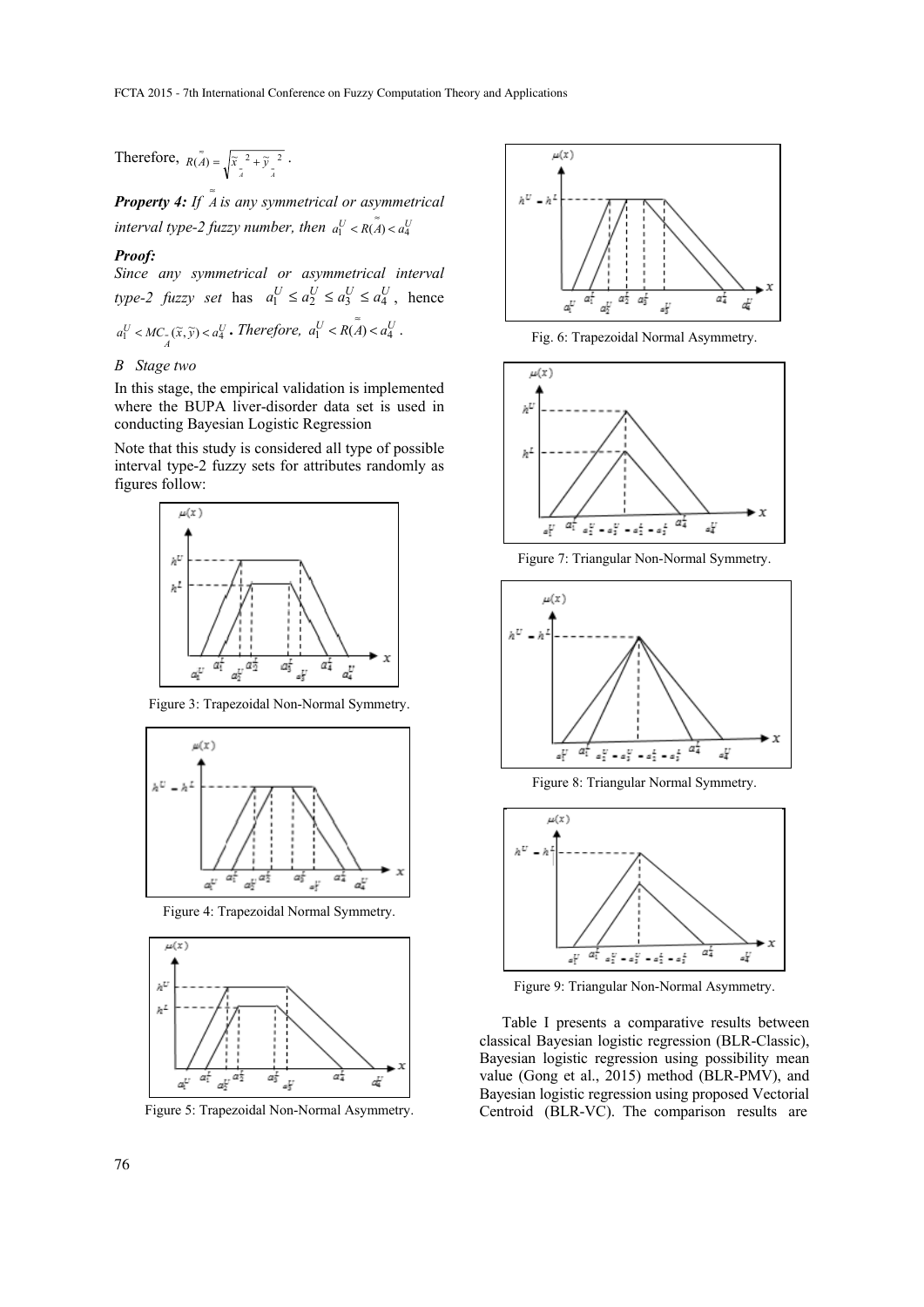

Figure 10: Triangular Normal Asymmetry.



Figure 11: Singleton Non-Normal.



Figure 12: Singleton Normal.

Table 1: Accuracy, precision, sensitivity, specificity, kappa statistic and errors results.

| Method                    | <b>BLR-Classic</b> | <b>BLR-PMV</b> | <b>BLR-VC</b> |
|---------------------------|--------------------|----------------|---------------|
| <b>Accuracy</b>           | 67.2464%           | 58.5507%       | 68.1159%      |
| <b>Precision</b>          | 17.67%             | 1.4%           | 30.34%        |
| <b>Sensitivity</b>        | 82%                | 66.67%         | 83.02%        |
| <b>Specificity</b>        | 64.75%             | 58.41%         | 65.41%        |
| Kappa<br><b>Statistic</b> | 0.2613             | 0.0203         | 0.2832        |
| Errors:                   |                    |                |               |
| <b>MAE</b>                | 0.3275             | 0.4145         | 0.3188        |
| <b>RMSE</b>               | 0.5723             | 0.6438         | 0.5647        |
| <b>RAE</b>                | 67.2025%           | 85.0438%       | 65.4183%      |
| <b>RRSE</b>               | 115.9404%          | 130.4259%      | 114.391%      |

Centroid (BLR-VC). The comparison results are based on accuracy precision, sensitivity, specificity, kappa statistic, and some error terms which are Mean Absolute Error (MAE), Root Mean Square Error (RMSE), Relative Absolute Error (RAE) and Root Relative Square Error (RRSE).

The accuracy and precision of a measurement system plays significant role in quantifying the actual measure value. It is commonly used as metric for evaluation of machine learning systems. The precision is dependent of accuracy where the model can be very precise but inaccurate. The higher the value of accuracy and precision, the better classification prediction is made. In this research study, Table 1 shows the classification accuracy results that show the correctness of a model classifies the dataset in each class. Below show the formulation of accuracy and precision:

$$
Accuracy: \frac{TotalPositive + TotalNegative}{Positive + Negative}
$$
 (22)

$$
Precision: \frac{TotalPositive}{TotalPositive + FalseNegative}
$$
 (23)

The classification accuracy results of BLR-Classic, BLR-PMV and BLR-VC are 67.2464%, 58.5508% and 68.1159% respectively. It shows that the proposed methodology is significantly more accurate compared to others. The highest precision in this case study is BLR-VC with 30.34%, followed by BLR-Classic with 17.67% and BLR-PMV with 1.4%. Precision discusses the closeness of two or more measurements to each other.

The sensitivity test refers to the ability of the test to correctly identify those observers with positive predictive value. A high sensitivity is clearly imperative where the test is used to identify the correct class. But, specificity test is inversely proportional to sensitivity where it has the ability of the test to correctly identify those observers with negative predictive value (Lalkhen and McCluskey, 2015). Below are formulation to calculate sensitivity and specificity:

$$
Sensitivity: \frac{TotalPositive}{TotalPositive + FalseNegative} \tag{24}
$$

$$
Specificity: \frac{TotalNegative}{FalsePositive + TotalNegative}
$$
 (25)

The proposed method, BLR-VC produces the highest sensitivity and specificity value with 83.02% and 65.41% respectively. The results for BLR-PMV shows the lowest results for sensitivity and specificity with 66.67% and 58.41% respectively. It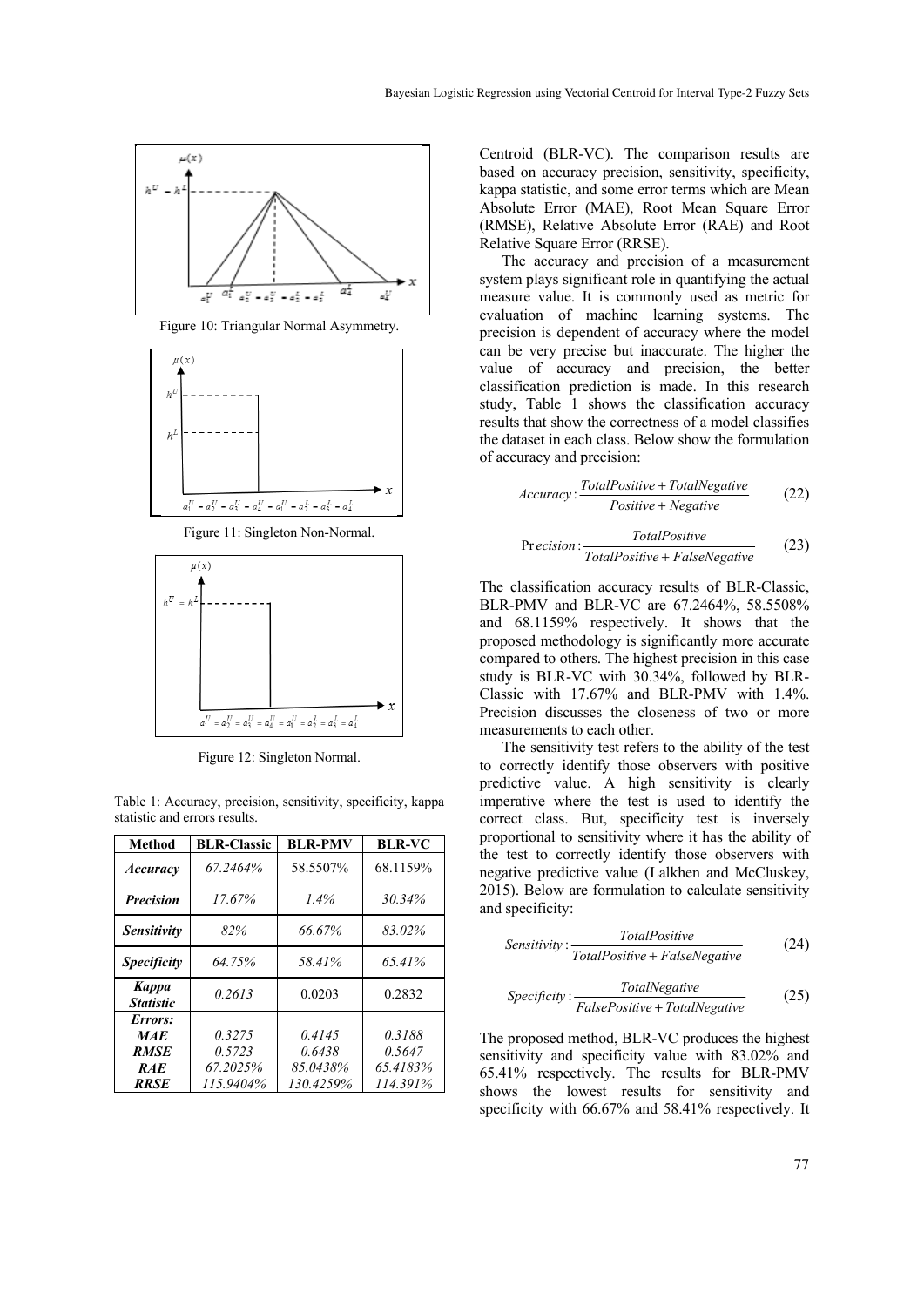depicts that the goodness of prediction of both tests for BLR-PMV is lesser than BLR-Classic and BLR-VC.

Kappa statistic technique is used to measure the agreement of two classifiers and estimate the probability of two classifiers agree simply by chance (Jeong et al., 2010). Known as chance-corrected measure of agreement between classification and the true classes, it is an evaluation metric which is based on the difference between the actual agreement in the error matrix and the chance agreement. The values for Kappa range from 0 to 1 and the higher the value of kappa statistic, the stronger the strength of agreement between two classifiers by chance.

$$
KappaStat, k = \frac{p_o - p_e}{1 - p_e}
$$
 (26)

where  $p<sub>o</sub>$  is relative observed agreement among raters, and *pe* is the hypothetical probability of chance agreement.

Referring Table 1, BLR-VC shows the highest value of kappa statistic with 0.2832 followed by BLR-Classic and BLR-PMV with 0.2613 and 0.0203 respectively.

The last part in Table I depicts the errors for the experiment carried out. The errors are computed by using Mean Absolute Error (MAE), Root Mean Square Error (RMSE), Relative Absolute Error (RAE) and Root Relative Square Error (RRSE). All the statistic errors compare true values to theirs estimates, but do it in a slightly different way. Below depict the formulation in calculating MAE, RMSE, RAE and RRSE:

$$
MAE = \frac{1}{N} \sum_{i=1}^{N} |\hat{\theta}_i - \theta_i|
$$
 (27)

$$
RMSE = \sqrt{\frac{1}{N} \sum_{i=1}^{N} (\hat{\theta}_i - \theta_i)^2}
$$
 (28)

$$
RAE = \frac{\sum_{i=1}^{N} |\hat{\theta}_i - \theta_i|}{\sum_{i=1}^{N} |\overline{\theta}_i - \theta_i|}
$$
(29)

$$
RRSE = \sqrt{\frac{\sum_{i=1}^{N} (\hat{\theta}_i - \theta_i)^2}{\sum_{i=1}^{N} (\overline{\theta}_i - \theta_i)^2}}
$$
(30)

These error terms show how disperse away the estimated values from the true value of  $\theta$ . MAE and RMSE calculate the average difference between those two values. In RAE and RRSE, we divide those differences by the variation of  $\theta$  where they have a scale from 0 to 1, then we would multiply those value by 100 to get the similarity in 0-100 scale. In this case study, the proposed methodology, BLR-MC performs better results in error terms where all of these errors are less than BLR-Classic and BLR-PMV.

# **6 CONCLUSION**

This study has brought out an extension based Vectorial Centroid (Ku Khalif and Gegov, 2015) for interval type-2 fuzzy sets with Bayesian logistic regression. Bayesian logistic regression algorithm that takes into account the need of fuzzy events in attributes. This work suggests Vectorial Centroid defuzzification on interval type-2 fuzzy sets method for Bayesian logistic regression which consist of two stages which are: The development of Vectorial Centroid defuzzification method for interval type-2 fuzzy sets: and the implementation of Vectorial Centroid in Bayesian logistic regression. For the first stage, the development of new centroid method can cater all the possible cases of interval type-2 fuzzy sets precisely that matching for human intuition. The implementation in Bayesian logistic regression using proposed methodology on stage two is easily capable constructed and handled in data analysis when dealing with fuzzy data sets.

Several limitations may exist in this research study. First, the proposed classification model for interval type-2 fuzzy numbers was developed and tested on BUPA liver-disorder dataset from WEKA software. The useful of interval type-2 fuzzy sets are randomly applied. Second, the scope of this research study is focused to be automated diagnosis liverdisorder. Still, more experimental work should be enthusiastic to obtain a medical classification model with a better ability of generalization under fuzzy environment. The proposed Vectorial Centroid only applied in one machine learning which is Bayesian logistic regression. It should be applied and compared with more machine learning systems in the future work that would make research much more convincing.

Furthermore, this study can be valuable alternatively in the set of existing Bayesian logistic regression algorithms for numerous problems in machine learning such as inference, classification,